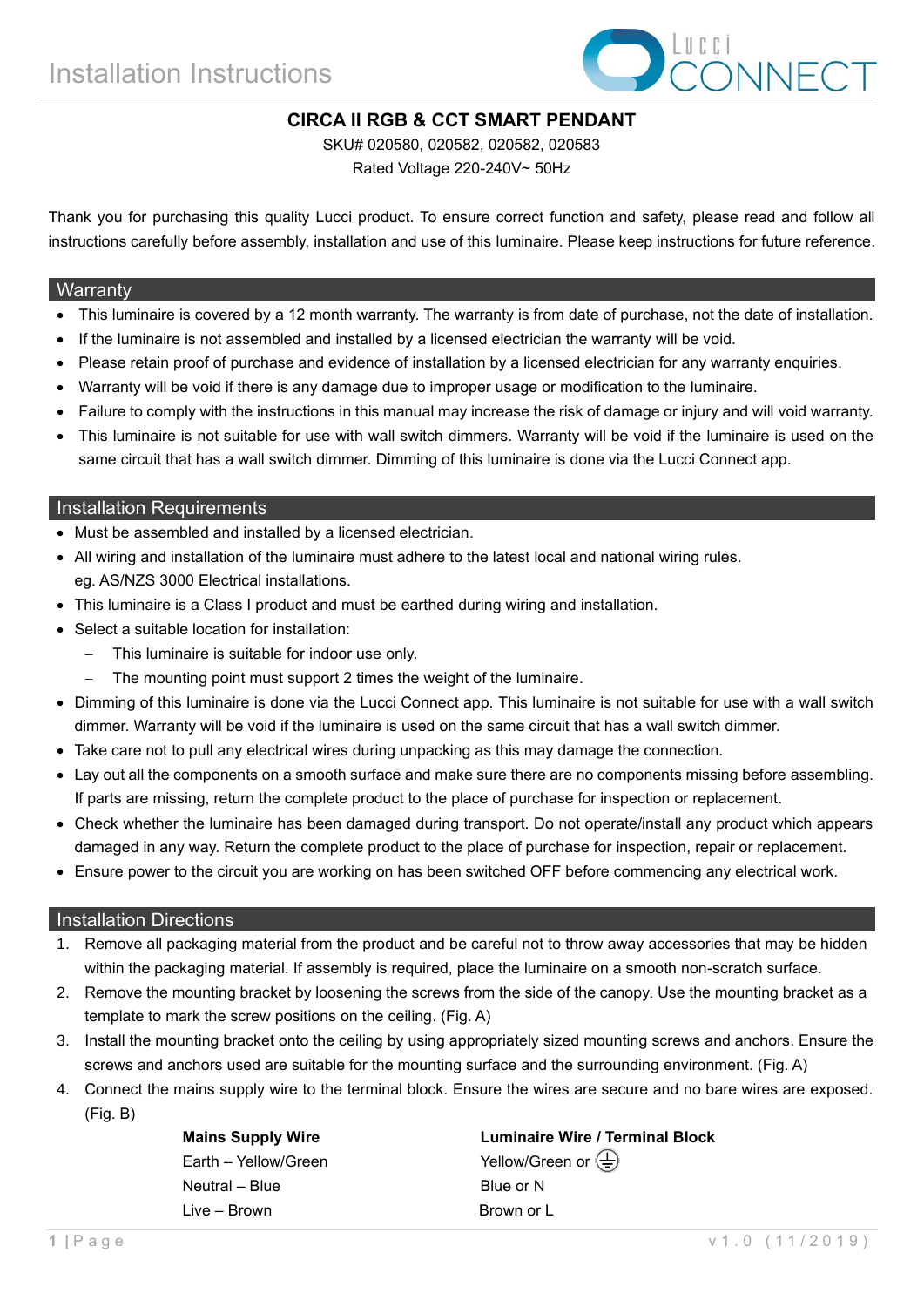

- 5. Install the canopy & luminaire back onto the mounting bracket and secure by tightening the screws on the side. (Fig. C)
- 6. Switch on the circuit and ensure there is power to the luminaire. (Fig. D)
- 7. Refer to the user guide about pairing the luminaire with the Lucci Connect app.



#### Safety Tips

- Always ensure the power is OFF and the luminaire has cooled down before performing any maintenance, cleaning or making any adjustment to the luminaire.
- To avoid injury or damage to the luminaire, ensure that power leads and screws are secure before connecting the power.
- The light source of this luminaire is not replaceable; when the light source reaches its end of life the whole luminaire shall be replaced. There are no serviceable parts, do not attempt to dismantle or open the luminaire.
- To clean, wipe with a damp clean cloth. Do NOT soak or immerse the luminaire in water or other liquids.
- Ensure that the luminaire does not come in contact with corrosive chemicals/solvents or abrasive cleaners etc.